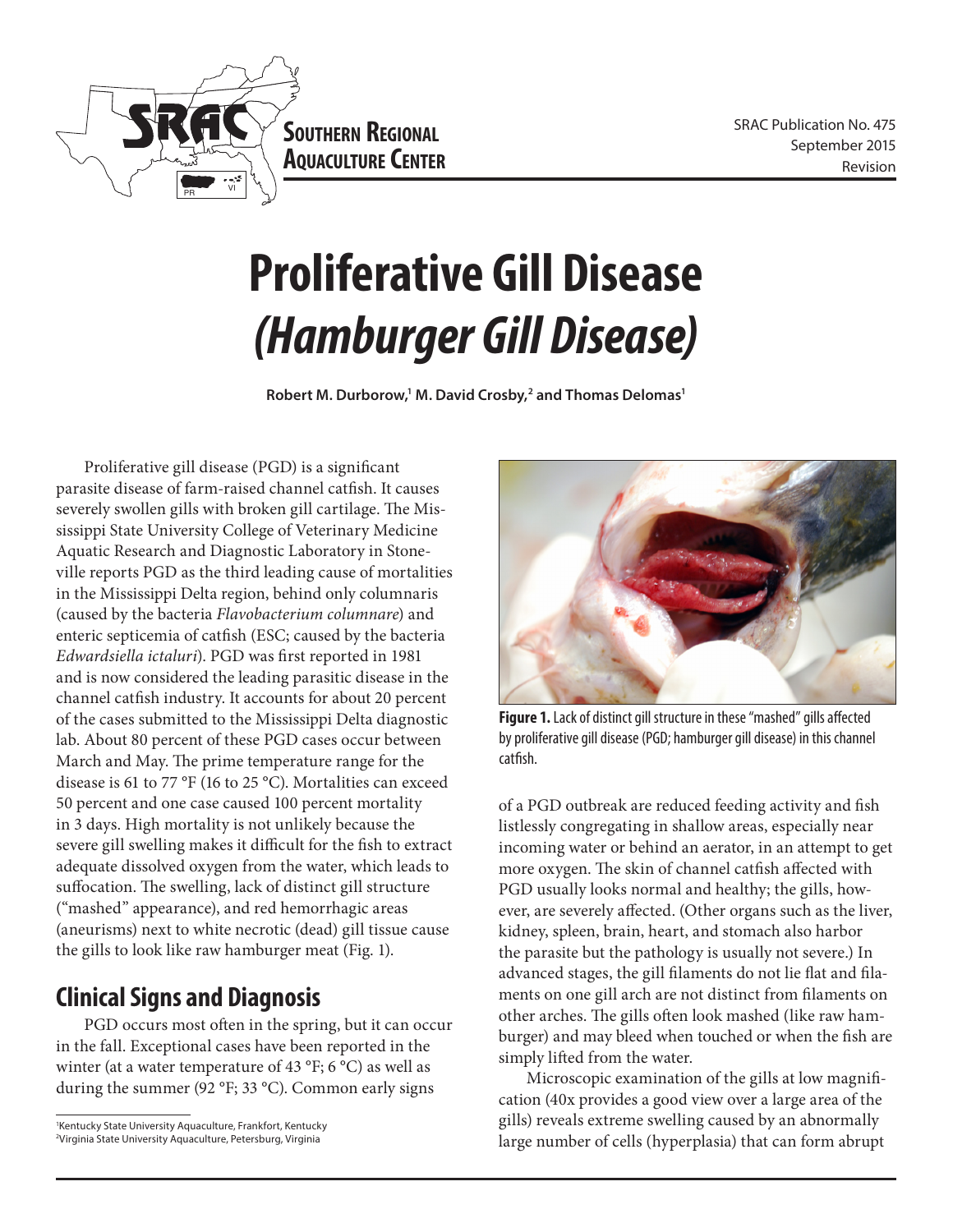

**Figure 2.** Gaps in this channel catfish's broken gill cartilage (called chondrolysis) cause a loss in gill structure and give the gills the "mashed," unstructured, raw hamburger appearance.

and grotesque protrusions from the gill surface. Also at this low magnification, numerous breaks and notches in the gill cartilage are apparent in several filaments, a condition termed "chondrolysis," a destruction of cartilage (Fig. 2). The gill cartilage appears as a dark gray band (supporting "rod") along the edge of the gill filament. When this supporting cartilage has gaps and holes in it, it cannot adequately support the gills; this leads to the collapsed/ mashed "hamburger gill" appearance. Parasite cysts are seen only occasionally in wet mount slides under the microscope and appear as small, round, pale areas. When these areas are cut into microscopically thin slices during histology and stained with hemotoxylin (blue) and eosin (red) (H&E stain), they appear as basophilic (blue) cell clusters (which are generative cells or early stages of the developing myxospore) inside the cyst's cytoplasm (Fig. 3). Sometimes mature *Henneguya ictaluri* spores are found in the gill cysts.



**Figure 3.** H&E-stained histology of multi-nucleated trophozoite stage of *Henneguya ictaluri* in channel catfish gills. (Photo courtesy of Dr. Andy Goodwin, from American Fisheries Society Fish Health Section Blue Book 2014)

These are the end result of the parasite's life cycle and often appear 2 to 3 months after initial infection.

In 2001, Julia Whitaker and four other researchers at Mississippi State University developed a polymerase chain reaction (PCR) assay to detect *Henneguya ictaluri* and *Aurantiactinomyxon ictaluri,* the PGD-causing organisms, and in 2005, Whitaker, Pote, and Hanson used the test to identify the infective parasite stage from pond water samples. This technology makes it possible to screen ponds as potential sites of infection, which helps catfish producers determine where and when they can safely stock channel catfish fingerlings. Griffin and others (2008) improved on this surveillance method by developing a real-time PCR test (often referred to as qPCR, **quantitative** polymerase chain reaction), which is more conveniently and quickly performed than conventional PCR. Real-time PCR is also advantageous in that it can numerically approximate actinospore concentrations in the pond water, whereas conventional PCR assays show only the presence or absence of the parasites.

### **Cause and Disease Course**

The parasite causing proliferative gill disease is a myxosporean, a group of spore-forming parasites that alternate between two hosts, an annelid worm that hosts the actinospore stage of the parasite and a vertebrate (fish, amphibians, birds, reptiles, or mammals) that hosts the myxospore stage. The oligochaete (annelid) *Dero digitata*  (and sometimes *Dero furcata*) hosts the actinospore, *Aurantiactinomyxon ictaluri.* This actinospore leaves the *Dero digitata* host and invades a channel catfish host where it develops into the myxospore stage, *Henneguya ictaluri* (Pote, Hanson, and Shivaji, 2000). This species of *Henneguya* is different from the commonly found *Henneguya exilis* that often forms cysts and spores in the gills of freshwater fish. These authors demonstrated that there is a distinct genetic difference and, during the myxospore stage, morphological difference between the two. In 2014, Rosser and five other researchers showed that blue catfish (*Ictalurus furcatus*) are refractive to PGD and blue  $\times$  channel catfish hybrids are partially refractive and may not allow the PGD parasite to complete its life cycle. So, basically, channel catfish (and sometimes their hybrids with blue catfish) are the only species susceptible to PGD caused by *Henneguya ictaluri* and channel catfish are most likely the only host in which *Henneguya ictaluri* can complete its life cycle.

The PGD life cycle can be summarized as

■ *Aurantiactinomyxon ictaluri*, the actinospore stage, develops in a *Dero digitata* oligochaete/annelid worm living in the pond mud.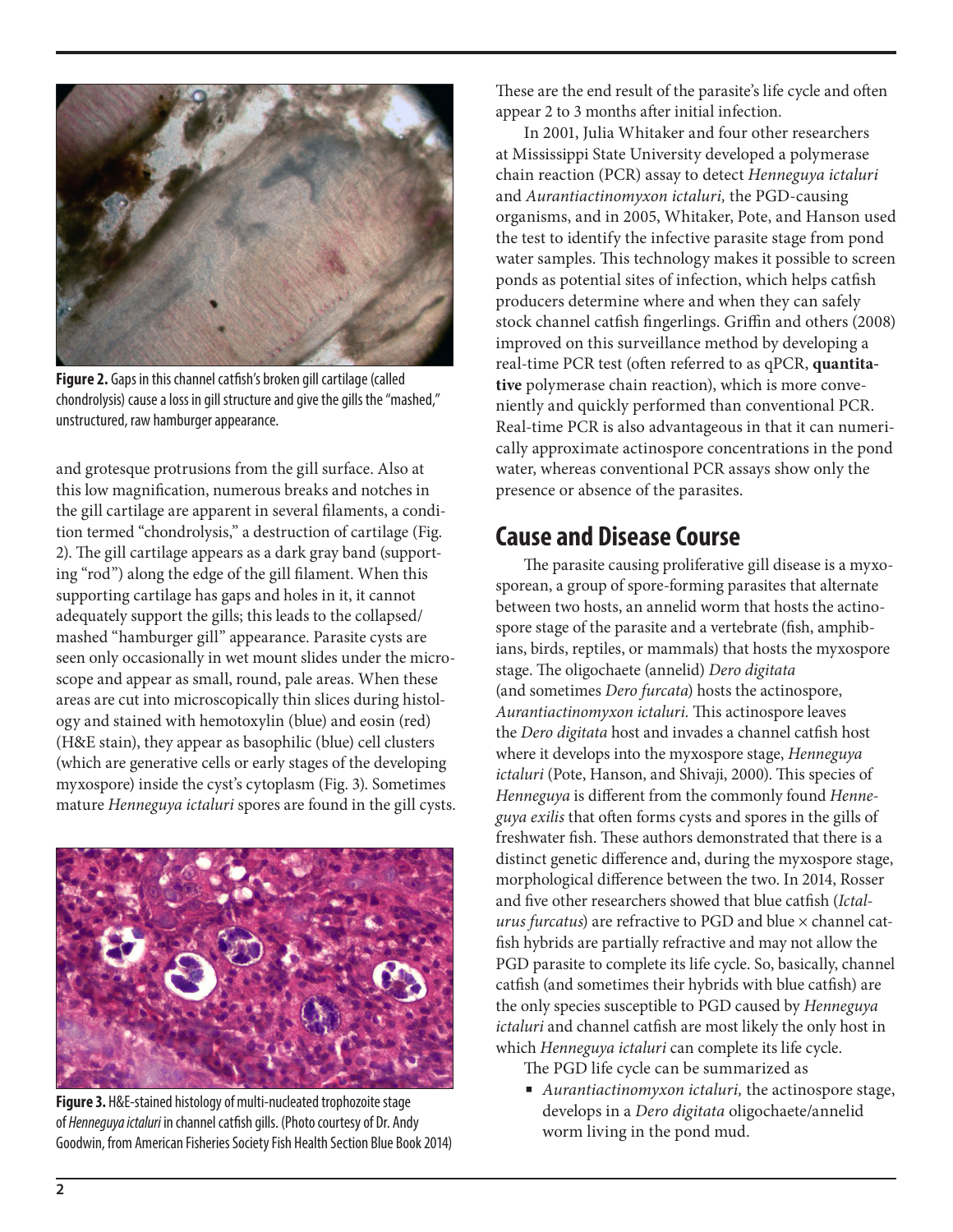■ The *Dero digitata* worm releases the actinospore stage in its feces into the pond water. This *Aurantiactinomyxon ictaluri* actinospore floats in the water with its three wing-like caudal projections (or caudal processes) that act as buoyancy floats (Fig. 4).



**Figure 4.** This *Aurantiactinomyxon ictaluri* actinospore floats in the water with its three wing-like caudal projections (or caudal processes) that act as buoyancy floats.

- The *Aurantiactinomyxon ictaluri* actinospore attaches to the fish's surface and releases its plasmodial sporoplasm, containing infectious cells, into the fish (most notably into the channel catfish's gills). This causes a severe inflammatory response by the fish (including the lysis or degradation of the chondrocytes or cartilage cells), leading to respiratory distress. This PGD condition also involves fusion of the gill lamellae (the feathery projections on the gill filament) due to swelling (hypertrophy) and a large increase in the number of gill cells (hyperplasia). It is seen most often in younger fish, especially those stocked into new ponds, but older fish and established ponds are affected at times. Larger concentrations of the infective actinospores are required to infect older fish.
- Multicellular spores form within the plasmodia inside the fish (mostly in the gills of the channel catfish). Some of the spores mature into *Henneguya ictaluri* spores, are released into the pond environment, and are ingested by *Dero digitata* worms, thus completing the life cycle.

Figure 5 illustrates this life cycle. It should be noted that many fish parasitologists prefer not to use the *Aurantiactinomyxon ictaluri* nomenclature because this organism is genomically identical to *Henneguya ictaluri.* Before this was known, the two stages of *Henneguya ictaluri* were regarded (and named) as two distinct organisms. The authors have chosen to retain the use of both names in this publication to allow readers to make the connection to earlier literature on PGD.

#### **Prevention and Treatment**

Although most proposed preventive measures or treatments for PGD have not been demonstrated to work conclusively, certain methods have been used with some degree of anecdotal success. Using the observation that PGD occurs primarily in new ponds has led to the recommendation that new or renovated ponds be filled at least partially with water from adjacent, established ponds. Also, noting that the actinosporean stage of PGD is carried in worms dwelling in pond bottom mud, one may conclude that stocking animals that consume these worms could reduce the number of available hosts for PGD. Smallmouth buffalo fish (*Ictiobus bubalus*) and freshwater shrimp (giant Malaysian prawns, *Macrobranchium rosenbergii*) have been proposed as possible predators of these *Dero* spp. worms. In some cases, excellent prevention of PGD has been achieved by applying hydrated lime to dry ponds prior to filling. The caustic nature of hydrated lime and the associated pH change in the pond soil can significantly reduce the amount of *Dero* spp. worms present prior to filling.

One scientifically proven preventive measure is performing qPCR (described in the Diagnosis section) on water samples from a pond, which quantifies the concentration



**Figure 5.** Life cycle of *Henneguya ictaluri,* causative organism of proliferative gill disease, showing the development of its myxospore stage in channel catfish and actinospore stage in *Dero digitata.* (Photo courtesy of Wyvette Williams, Kentucky State University)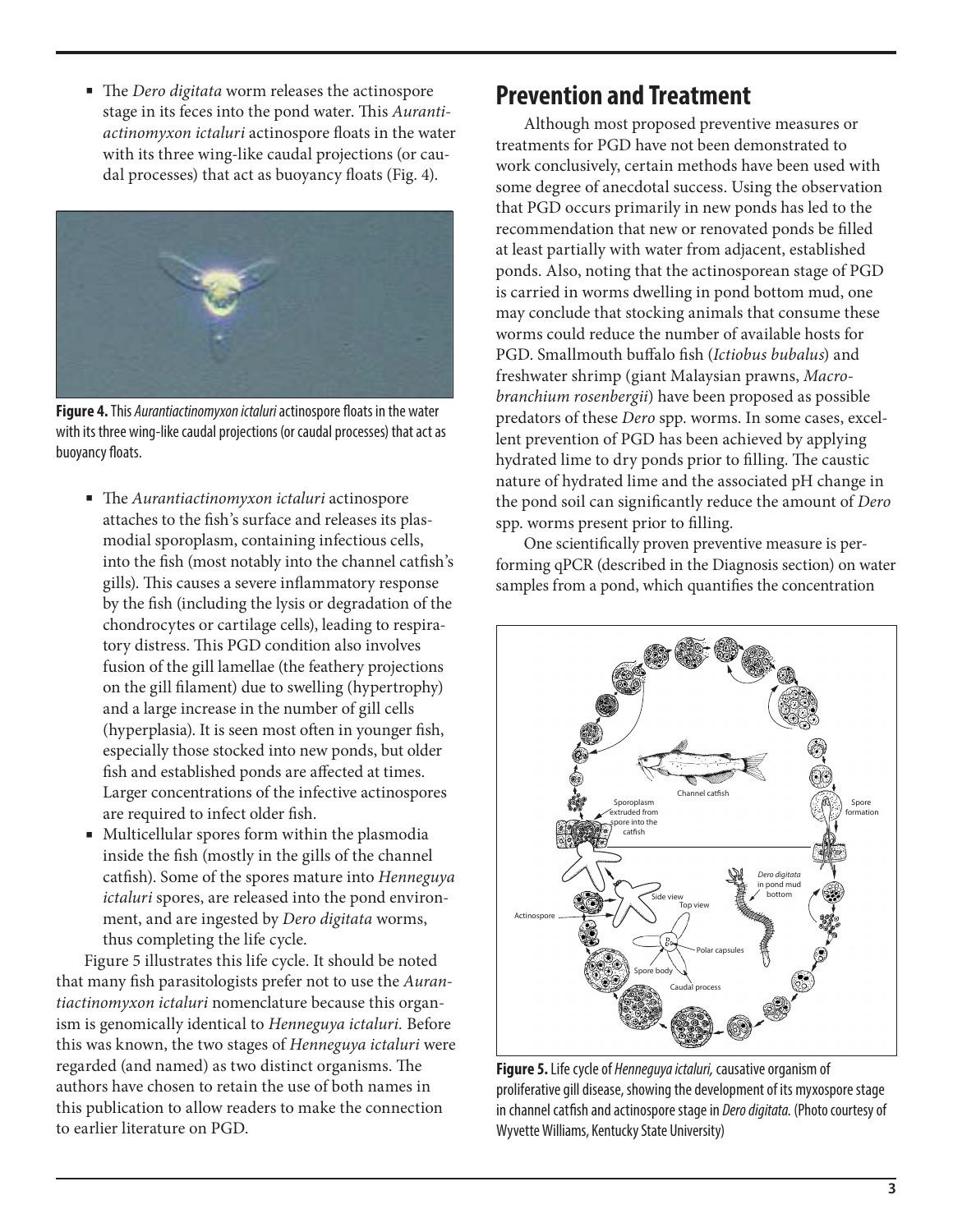of the PGD infective actinosporean stage so that aquaculturists can assess the risk of stocking or re-stocking that particular pond. The alternative approach to measuring this risk is to stock healthy sentinel fish in a cage and note whether they become infected with PGD. Compared to qPCR, this method is inconvenient, time consuming (1 to 2 weeks), labor intensive, and may be inconclusive.

The question has been posed as to whether stocking channel catfish fingerlings in the fall to expose them to PGD pathogens during cold weather (when their immune system is suppressed) would reduce the incidence of PGD the following spring. This theory is based on observations that catfish exposed to PGD when they are immunosuppressed tend to develop resistance to the disease.

As for treatment, catfish farmers have often pumped water across the levee from an older, healthy pond into a pond infected with PGD with some degree of success in reducing mortalities. It might also be noted that when PGD-infected catfish are removed from the infected pond, they recover quickly.

Although no good, proven treatments exist, it is important to note that once a PGD outbreak is over, there does not tend to be a recurrence of the disease in that pond for the rest of that season.

#### **References**

- American Fisheries Society Fish Health Section Blue Book. 2014. Online at *http://afs-fhs.org/perch/resources /14069237123.2.6pgd2014.pdf*
- Belem, A.M.G. and L.M. Pote. 2001. Portals of entry and systemic localization of proliferative gill disease organisms in channel catfish *Ictalurus punctatus. Diseases of Aquatic Organisms* 48:37‒42.
- Bellerud, B.L., L.M. Pote, T.L. Lin, M.J. Johnson, and C.R. Boyle. 1995. Etiological and epizootological factors associated with outbreaks of proliferative gill disease in channel catfish. *Journal of Aquatic Animal Health* 7:124‒131.
- Benajiba, M.H. and A. Marques. 1993. The alternation of Actinomyxidian and Myxosporidian sporal forms in the development of *Myxidium giardia* (parasite of *Anguilla anguilla*) through oligochaetes. *Bulletin of the European Association of Fish Pathologists* 123(1): 100‒103.
- Bowser, P.R. and J.D. Conroy. 1985. Histopathology of gill lesions in channel catfish associated with *Henneguya.*  Journal of Wildlife Diseases 21(2):177-179.
- Bowser, P.R., A.D. Munson, H.H. Jarboe, and F.N. Stiles. 1985. Transmission trials of proliferative gill disease in channel catfish (*Ictalurus punctatus*). Mississippi

Agricultural and Forestry Experiment Station Research Report, Vol. 10, No. 8.

- Burtle, G.J., L.R. Harrison, and E.L. Styer. 1991. Detection of a triactinomyxid myxozoan in an oligochaete from ponds with proliferative gill disease in channel catfish. *Journal of Aquatic Animal Health* 3:281-287.
- Carriero, M.M., E.A. Adriano, M.R.M. Silva, P.S. Ceccarelli, and A.A.M. Maia. 2013. Molecular Phylogeny of the *Myxobolus* and *Henneguya* genera with several new South American Species. PLoS ONE 8(9): e73713. doi:10.1371/journal.pone.0073713. *http://www.ncbi. nlm.nih.gov/pmc/articles/PMC3764033/*
- Current, W.L. and J.J. Javovy, Jr. 1976. Ultrastructure of interlamellar *Henneguya exilis* in the channel catfish. *The Journal of Parasitology* 62(6):975‒981.
- Duhamel, G.E., M.L. Kent, N.O. Dybdal and R.P. Hedrick. 1986. *Henneguya exilis* Kudo associated with granulomatous bronchitis of channel catfish *Ictalurus punctatus* (Rafinesque). *Veterinary Pathology* 23:354‒361.
- Griffin, M.J., D.J. Wise, A.C. Camus, M.J. Mauel, T.E. Greenway, and L.M. Pote. 2008. A real-time polymerase chain reaction assay for the detection of the myxozoan parasite *Henneguya ictaluri* in channel catfish. *Journal of Diagnostic Investigation* 20:559‒566.
- Griffin, M.J., D.J. Wise, and L.M. Pote. 2009. Morphology and small-subunit ribosomal DNA sequence of *Henneguya adiposa* (Myxosporea) from *Ictalurus punctatus* (Siluriformes). *Journal of Parasitology*  95(5):1076‒1085.
- Hanson, L.A., D. Lin, L.M.W. Pote, and R. Shivaji. 2001. Small subunit rRNA gene comparisons of four actinosporean species to establish a polymerase chain reaction test for the causative agent of proliferative gill disease in channel catfish. *Journal of Aquatic Animal Health* 13:117‒123.
- Kent, M.L., K.B. Andree, J.L. Bartholomew, M. El-Matbouli, S.S. Desser, R.H. Devlin, S.W. Feist, R.P. Hedrick, R.W. Hoffmann, J. Khattra, S.L. Hallett, R.J.G. Lester, M. Longshaw, O. Palenzeula, M.E. Siddall, and C. Xiao. 2001. Recent advances in our knowledge of the Myxozoa. *The Journal of Eukaryotic Microbiology* 48(4):395‒413.
- Lom, J. and J.R. Arthur. 1989. A guideline for the preparation of species descriptions in Myxosporea. *Journal of Fish Diseases* 12:151‒156.
- Lom, J. and I. Dyková. 2006. Myxozoan genera: definition and notes on taxonomy, life-cycle terminology and pathogenic species (Review Article). *Folia Parasitologica* 53:1‒36.